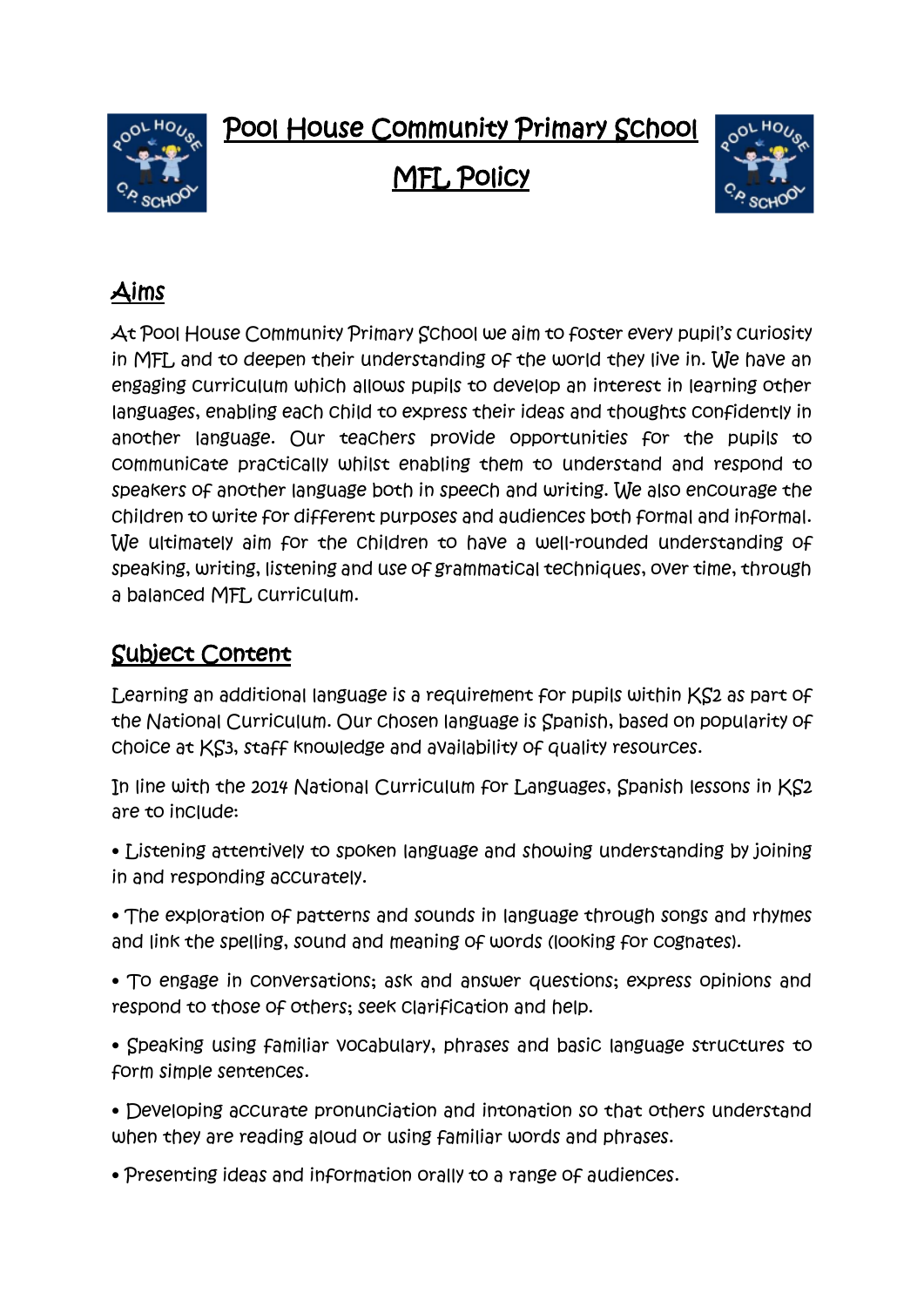• Reading carefully and showing understanding of words, phrases and simple writing through basic oral translation.

• Appreciation of stories, songs, poems and rhymes in the language.

• The broadening of their vocabulary and developing their ability to understand new words that are introduced which can be supported through using a Spanish dictionary.

- Writing phrases from memory, and adapting these to create new sentences.
- Describing people, places, things and actions orally and in writing.

• To understand basic grammar appropriate to the language being studied, including (where relevant): feminine and masculine forms and the conjugation of high-frequency verbs.

• Verbs; key features and patterns of the language; how to apply these, for instance, to build sentences; and how these differ from or are similar to English.

### Teaching and Learning

At Pool House we recognise that in each class children have a wide range of differing abilities and we seek to provide appropriate learning opportunities for all by matching the challenge of each task to the ability of the child. MFL is a highly inclusive subject and we believe that ultimately through enjoyment of the subject each child will develop knowledge, skills and understanding.

At Pool House we teach MFL to every child in KS2 once a week for at least 30 minutes. These lessons can then be developed through cross curricular learning throughout the week and small reminders in the classroom such as displays and labels.

Through our MFL teaching we provide opportunities for all children to make good progress through fun and engaging lessons which strive to meet the needs of all the pupils. We achieve this through effective questioning, support and challenge.

#### Curriculum Planning

At Pool House we use the National Curriculum in combination with the Lancashire KLIPS for MFL, as the basis of our curriculum planning. This ensures that the appropriate objectives in the National Curriculum are covered.

The whole-school long-term overview maps out the topics studied in every term. This is created and distributed by the MFL subject leader.